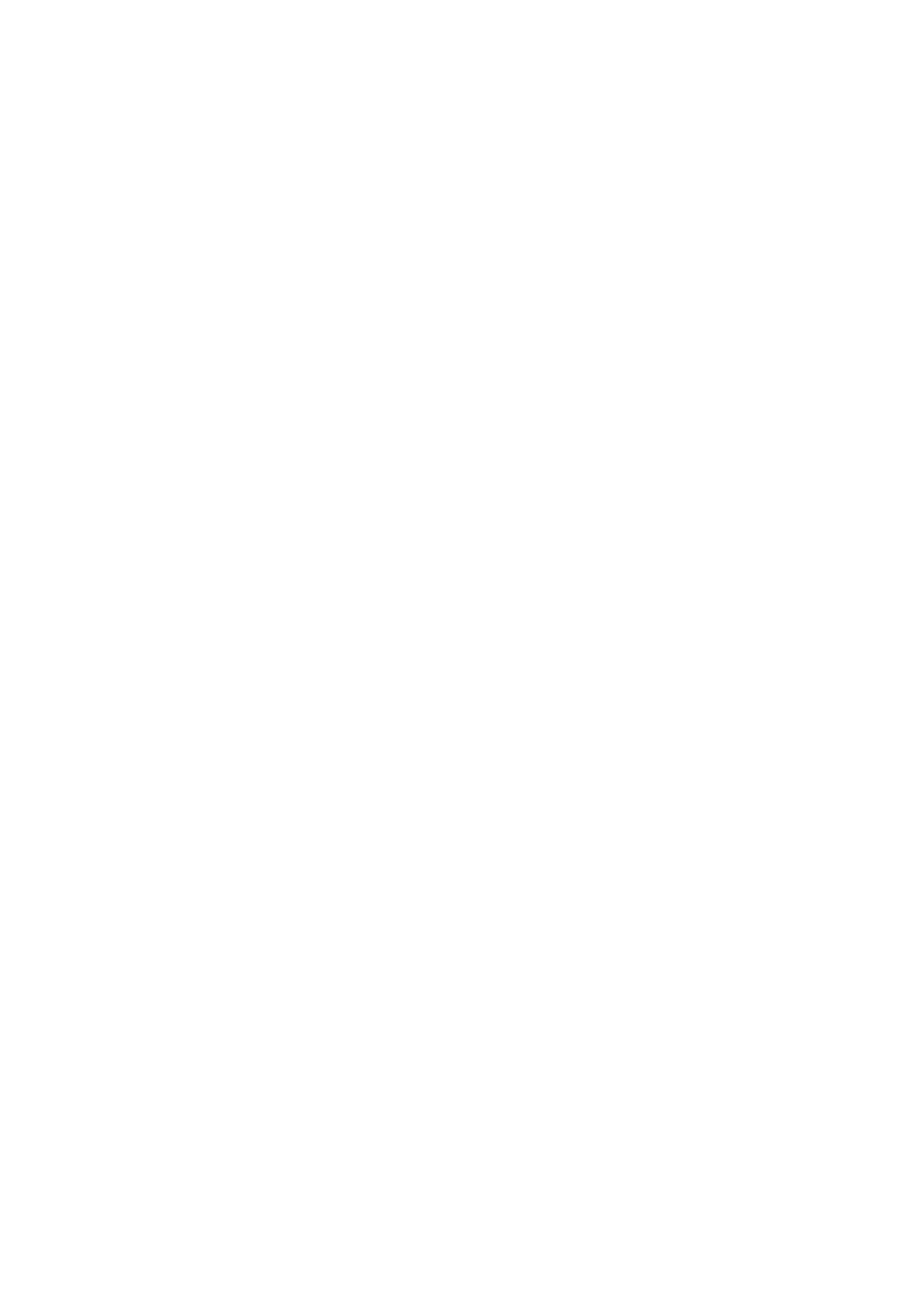NPL Report IR 18 UKNSF(2009)P234 INDC(UK)-0093 Distr. G

United Kingdom Nuclear Science Forum

Progress Report

Data Studies During 2008

Edited by N P Hawkes Acoustics & Ionising Radiation Division

## ABSTRACT

The United Kingdom Nuclear Science Forum (UKNSF) meets twice a year to discuss issues relating to the measurement and evaluation of nuclear data. Topics cover a wide range of applications in the UK nuclear industry. Links between members are maintained throughout the year, mainly through e-mail and the UKNSF website (www.uknsf.org.uk). Work of primary interest includes the measurement and evaluation of decay data (e.g. half-lives and gamma ray emission probabilities), fission yields, and neutron cross sections for fission and fusion. All known studies within the UK are summarised in this report. Specific applications and international links of relevance are also described.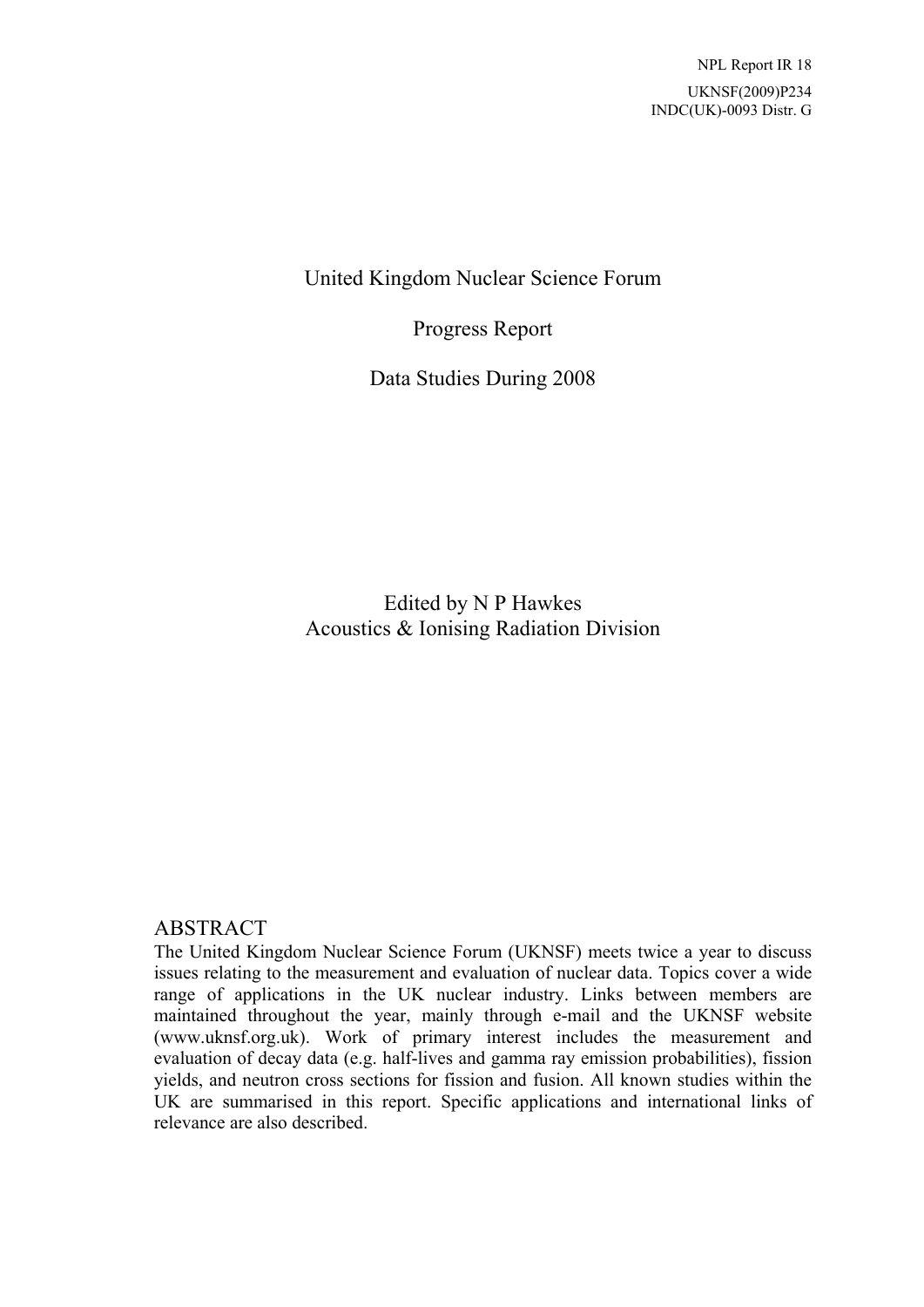UKNSF(2009)P234 INDC(UK)-0093 Distr. G

© Queen's Copyright Printer and Controller of HMSO, 2010

ISSN 1754-2952

National Physical Laboratory Hampton Road, Teddington, Middlesex, TW11 0LW

Extracts from this report may be reproduced provided the source is acknowledged and the extract is not taken out of context.

Approved on behalf of the Managing Director, NPL by Bajram Zeqiri, Knowledge Leader, Acoustics & Ionising Radiation Division, authorised by Martyn Sené, Director of Operations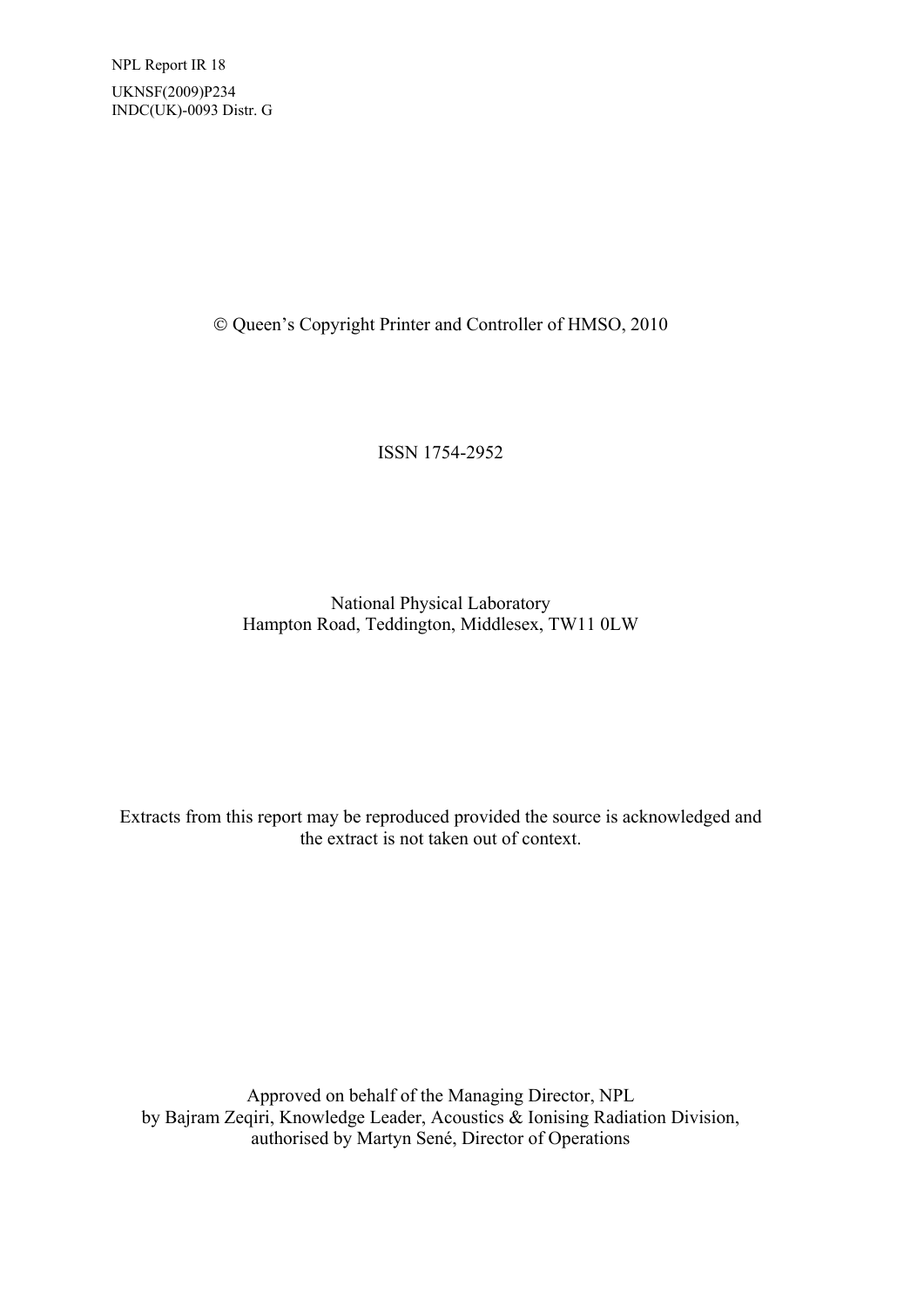NPL Report IR 18 UKNSF(2009)P234 INDC(UK)-0093 Distr. G

# **Contents**

| $\mathbf{1}$ |       |                                                              |  |
|--------------|-------|--------------------------------------------------------------|--|
| 2            |       |                                                              |  |
|              | 2.1   |                                                              |  |
|              | 2.2   |                                                              |  |
| 3            |       |                                                              |  |
|              | 3.1   |                                                              |  |
|              | 3.2   | Evaluation and validation activities at the National Nuclear |  |
|              | 3.2.1 |                                                              |  |
|              | 3.2.2 |                                                              |  |
|              | 3.2.3 |                                                              |  |
|              | 3.3   |                                                              |  |
| 4            |       |                                                              |  |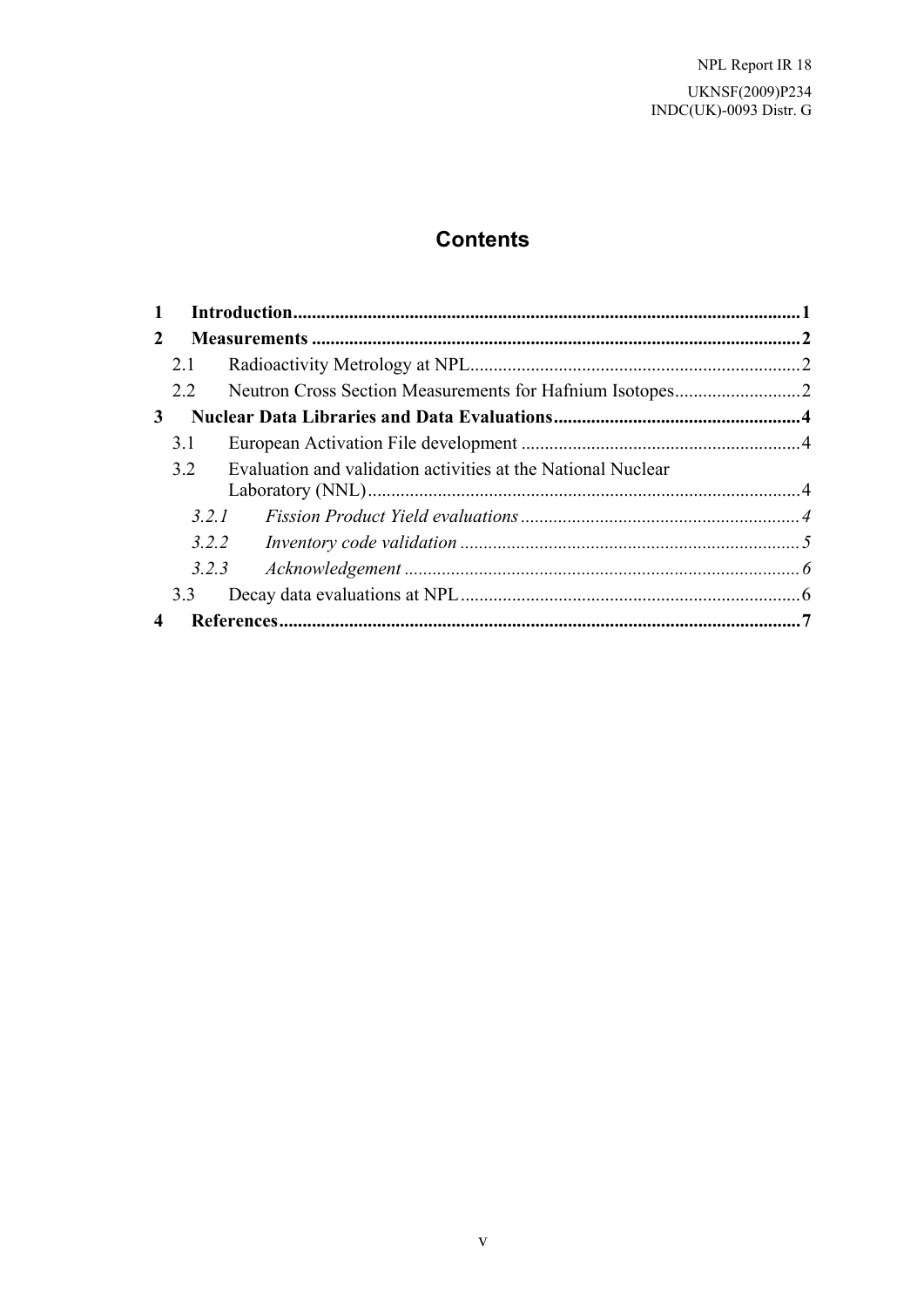NPL Report IR 18

UKNSF(2009)P234 INDC(UK)-0093 Distr. G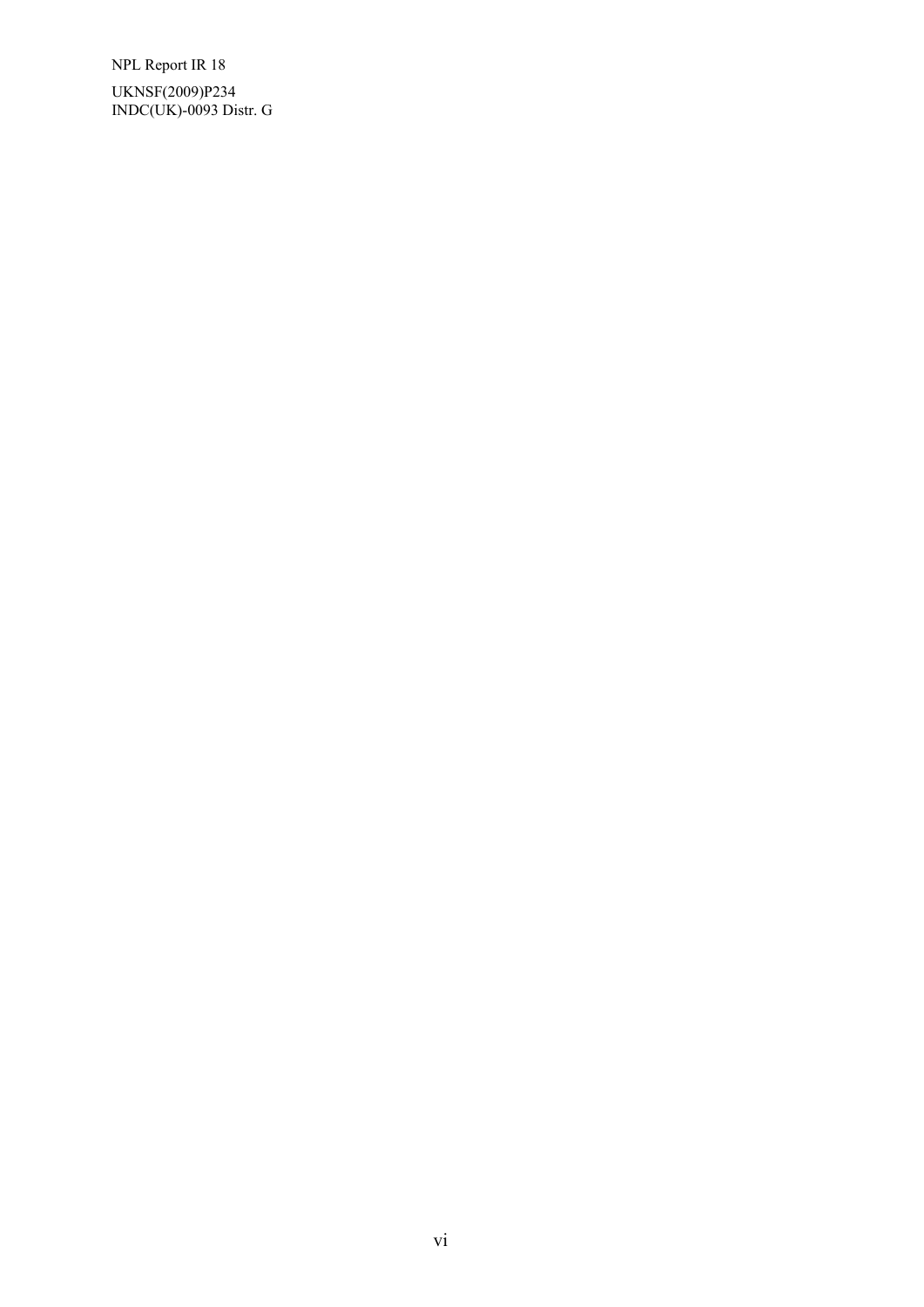# **1 Introduction**

The United Kingdom Nuclear Science Forum (UKNSF) encourages technical discussions on the measurement and evaluation of nuclear data. Membership ranges across approximately 30 UK organisations. The Forum is funded by the Health  $\&$ Safety Executive (HSE), and acts as the communication network for matters relating to the NEA Data Bank and the IAEA Nuclear Data Section.

During 2008, UKNSF members have assisted the NEA Nuclear Science Committee to formulate and progress programmes of work and to define priorities.

The Neutron Metrology Group at the National Physical Laboratory (NPL) provides the secretariat for the UKNSF, and the Forum's web site is at www.uknsf.org.uk. The Forum was chaired by R. A. Forrest of the Culham Centre for Fusion Energy during the period of this report, and the secretary is N. P. Hawkes of NPL.

The first UKNSF meeting of 2008 was held on  $15<sup>th</sup>$  May at the Wessex Hotel, West Cliff Road, Bournemouth.

The second 2008 meeting was held at the National Physical Laboratory on  $26<sup>th</sup>$ November.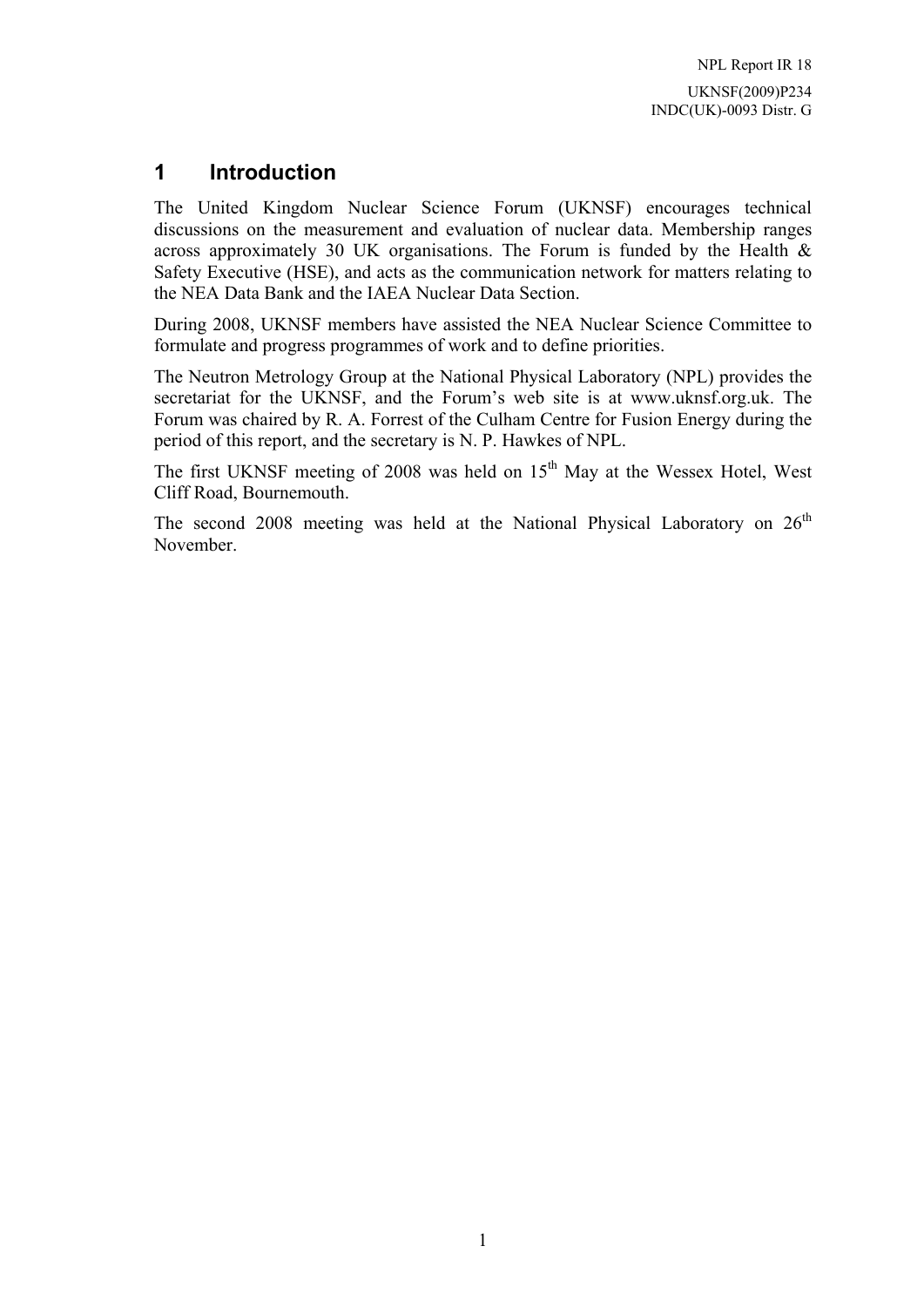# **2 Measurements**

#### 2.1 Radioactivity Metrology at NPL

Arzu Arinc, Chris Gilligan, Lena Johansson, Lawrence Jones, John Keightley, Peter Kolkowski, Andy Pearce, Neil Roberts, John Sephton, and Andy Stroak (Radioactivity Metrology and Neutron Metrology Groups, Acoustics & Ionising Radiation Division, National Physical Laboratory)

As in previous years, the National Physical Laboratory (NPL) has provided primary measurements according to the needs of the user community. The radionuclides studied were <sup>3</sup>H, <sup>56</sup>Mn, <sup>64</sup>Cu, <sup>85</sup>Kr, <sup>99m</sup>Tc, <sup>134</sup>Cs, <sup>166m</sup>Ho, <sup>177</sup>Lu and <sup>210</sup>Pb. The radionuclides <sup>3</sup>H and 85Kr are significant in being gaseous; NPL is redeveloping its capability to provide primary standards of gaseous radionuclides. The radionuclides <sup>64</sup>Cu, <sup>99m</sup>Tc and <sup>177</sup>Lu are of medical significance and <sup>166m</sup>Ho and <sup>210</sup>Pb are primarily useful as calibration sources in gamma spectrometry.  $^{210}Pb$  is also an important member of the  $^{238}U$  natural decay chain.

The thermal neutron facility [1] of the Neutron Metrology Group was used to produce short-lived  $56$ Mn for the calibration of the manganese bath [2]. This successful trial may represent a route to producing and studying small amounts of short-lived radionuclides at NPL in future.

A dedicated ionisation chamber has been installed for half life measurements. Ongoing measurements include  ${}^{64}Cu$ ,  ${}^{90}Y$ ,  ${}^{109}Cd$  and  ${}^{177}Lu$ .

Financial support from the National Measurement Office (NMO) is acknowledged.

### 2.2 Neutron Cross Section Measurements for Hafnium Isotopes

T.C. Ware, M.C. Moxon (University of Birmingham) and C.J. Dean (Serco), in collaboration with P. Schillebeeckx, S. Kopecky and the measurement team at the Institute for Reference Materials and Measurements (IRMM), Geel, Belgium

The need for new neutron cross section measurement and evaluation is co-ordinated through the international High Priority Request List (HPRL) [3] maintained by the OECD/NEA Working Party on International Nuclear Data Evaluation Co-operation (WPEC).

In the nuclear industry hafnium is used as a neutron absorbing material to regulate the fission process. The HPRL has identified that interpretations of critical experiments with UOx fuel, conducted by the Commissariat à l'Énergie Atomique (CEA) in the AZUR zero-power reactor, have shown systematic underestimation of the reactivity worth. This is attributed to an overestimated natural hafnium capture cross section in the epithermal energy range.

To rectify this, the UK has participated in time-of-flight measurements on natural and isotopically enriched hafnium samples at IRMM, Geel, through the NUDAME project. The analysis of these measurements with the REFIT-2007 code [4] has begun with the objective of producing a new resonance range evaluation for the six natural hafnium nuclides. The use of isotopically enriched samples has allowed the allocation of resonances to the correct isotopes and extension of the resolved resonance ranges to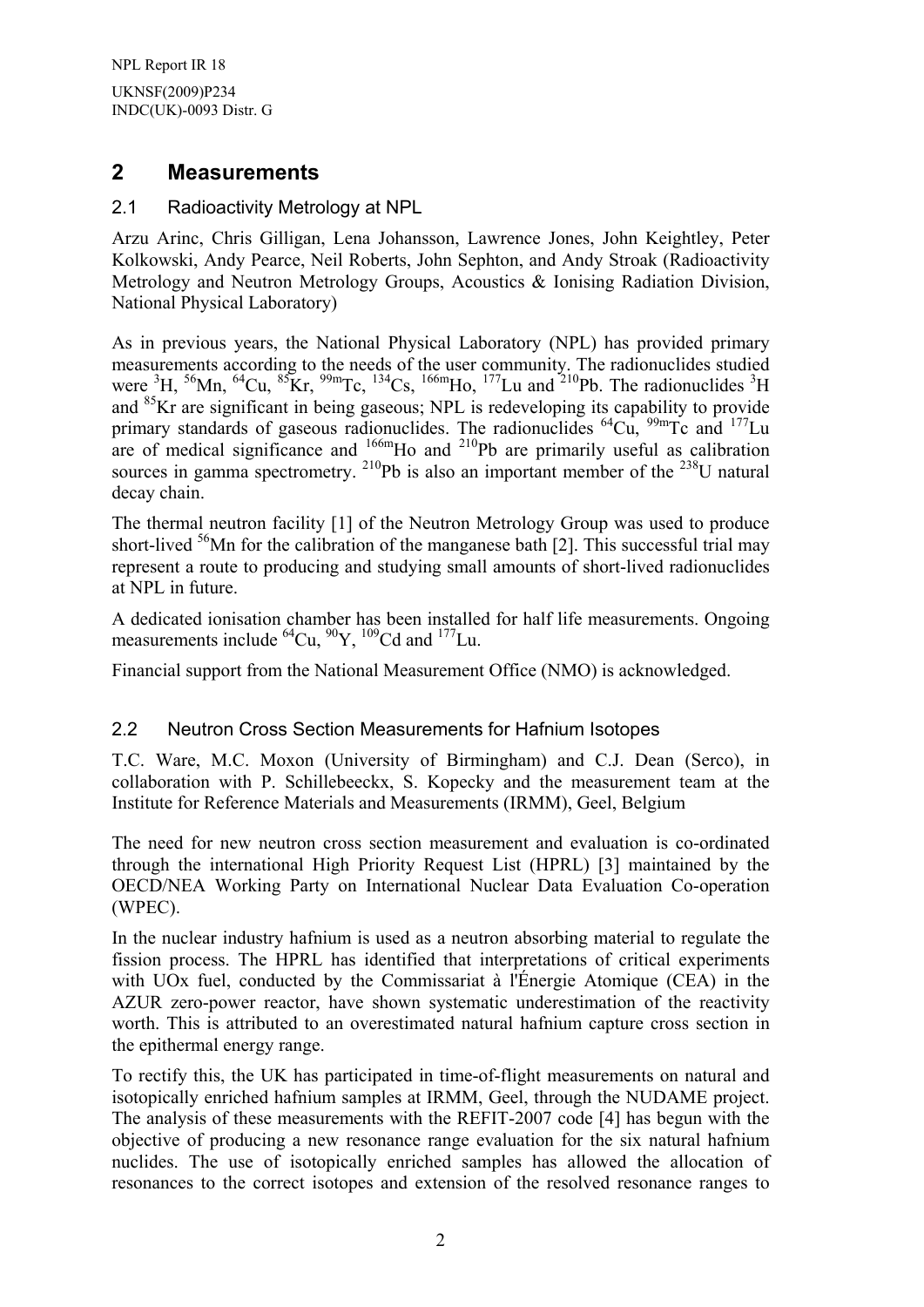over 1 keV for <sup>177</sup>Hf and <sup>179</sup>Hf. This is significantly higher than those given in the current JEFF3.1 library (250 eV). Analysis with new and published measurements will continue during 2009. Results from new measurements will be added to the EXFOR database when they are fully assessed. The resultant evaluation will be submitted to the JEFF project in 2009 and will form the PhD thesis of T. Ware.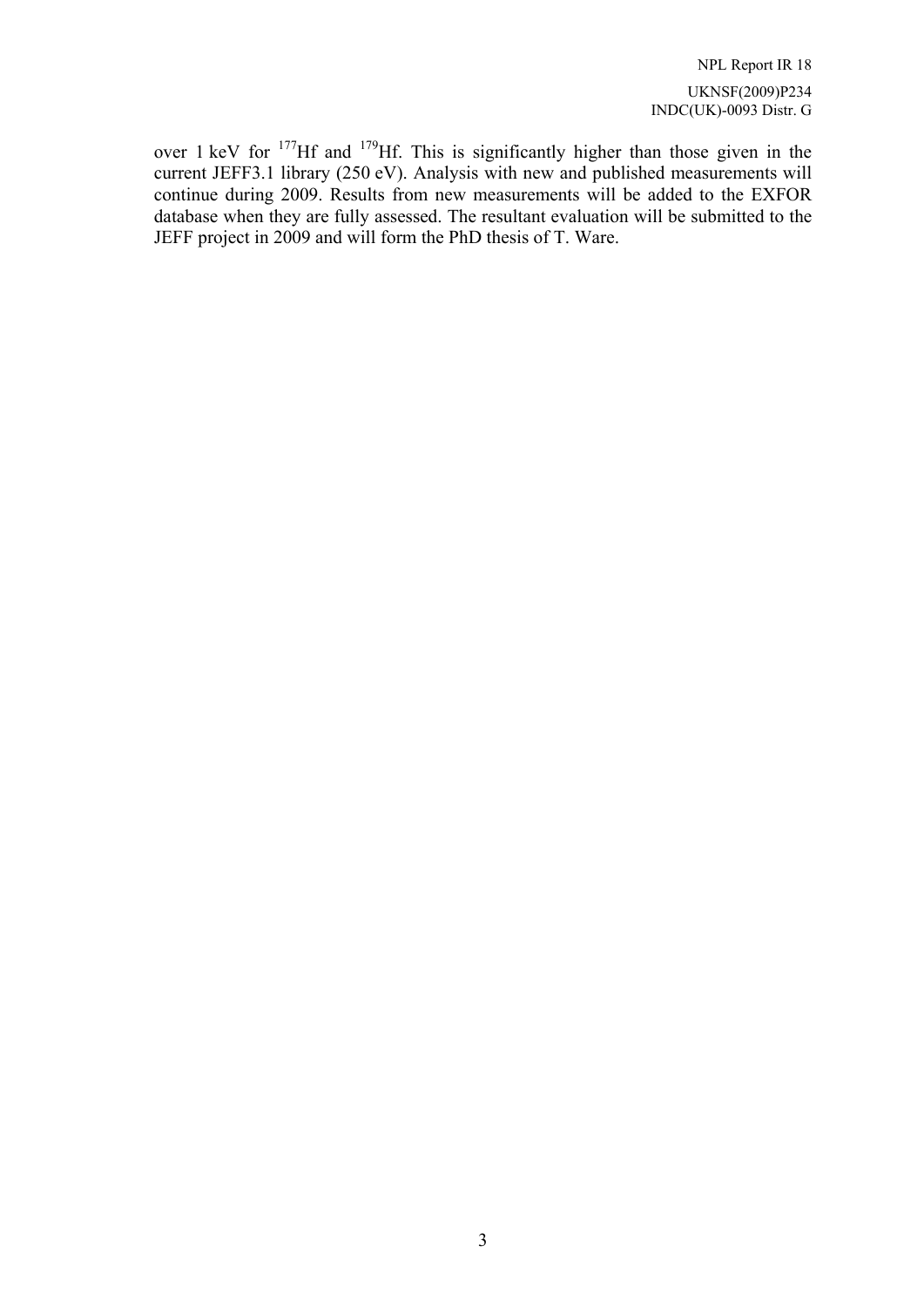# **3 Nuclear Data Libraries and Data Evaluations**

- 3.1 European Activation File development
- R. A. Forrest (Culham Centre for Fusion Energy)

Fusion nuclear data work within Europe is funded by Fusion for Energy (F4E), the organisation responsible for ITER. However, there have been delays during the transition from European Fusion Development Agreement (EFDA) funding to F4E and there was no formal nuclear data programme during 2008. The Euratom / UKAEA Fusion Association has used the time to improve the 'infrastructure' for development of the European Activation System (EASY [5]) by updating of SAFEPAQ-II [6] to use the modern versions of Visual Basic (VB.NET) and Access. This rewriting will make the application easier to maintain and extend in the future. Similarly a contract on rewriting of FISPACT using FORTRAN-95 and more modern algorithms has been started.

Changes to SAFEPAQ-II (the application used to produce the EAF libraries) have been made to expand the various options available for the statistical analysis tool SACS. This feature is extensively used to test the physical consistency of the EAF libraries [7].

The update of the 'Activation Handbook' [8] has been completed. This large document (660 pages) contains importance diagrams for the stable elements using calculations made using EASY-2007. The lists of dominant nuclides and important reactions that can be extracted from these diagrams have been produced and will be used to define the future data needs for activation as regards neutron-induced cross sections and decay data. It is found that only about 3.5% of the reactions are classified as of 'major' importance and focussing on these both theoretically and experimentally will allow the next version of EAF to be produced efficiently. The Handbook also contains decay curves for five fusion relevant spectra and transmutation curves. Another important motivation for the Handbook is to enable users to obtain detailed activation data without running inventory codes such as FISPACT.

A workshop on Activation data for EAF-2009 will be held in Prague in March 2009. The presentations will be made available on the EASY-2007 web site (http://fusion.org.uk/easy2007/).

## 3.2 Evaluation and validation activities at the National Nuclear Laboratory (NNL)

R. W. Mills (National Nuclear Laboratory)

### *3.2.1 Fission Product Yield evaluations*

In 2007 a review by the CEA revealed an inconsistency between independent and cumulative yields for the  $^{137}$ I fission product yield from  $^{235}$ U thermal neutron induced in the JEFF-3.1 file. A corrected file was placed on the feedback page in November 2007 [9]. In 2008 after testing, it was decided to incorporate this correction into the final version of JEFF-3.1.1, which is now available from the NEA.

Work continued on improving the energy dependent fission yields in UKFY4.0 [10]. The UKFY4.0 library included energy dependent fission product yield data resulting from fission induced by neutron, proton, deuteron and alpha particle induced yields for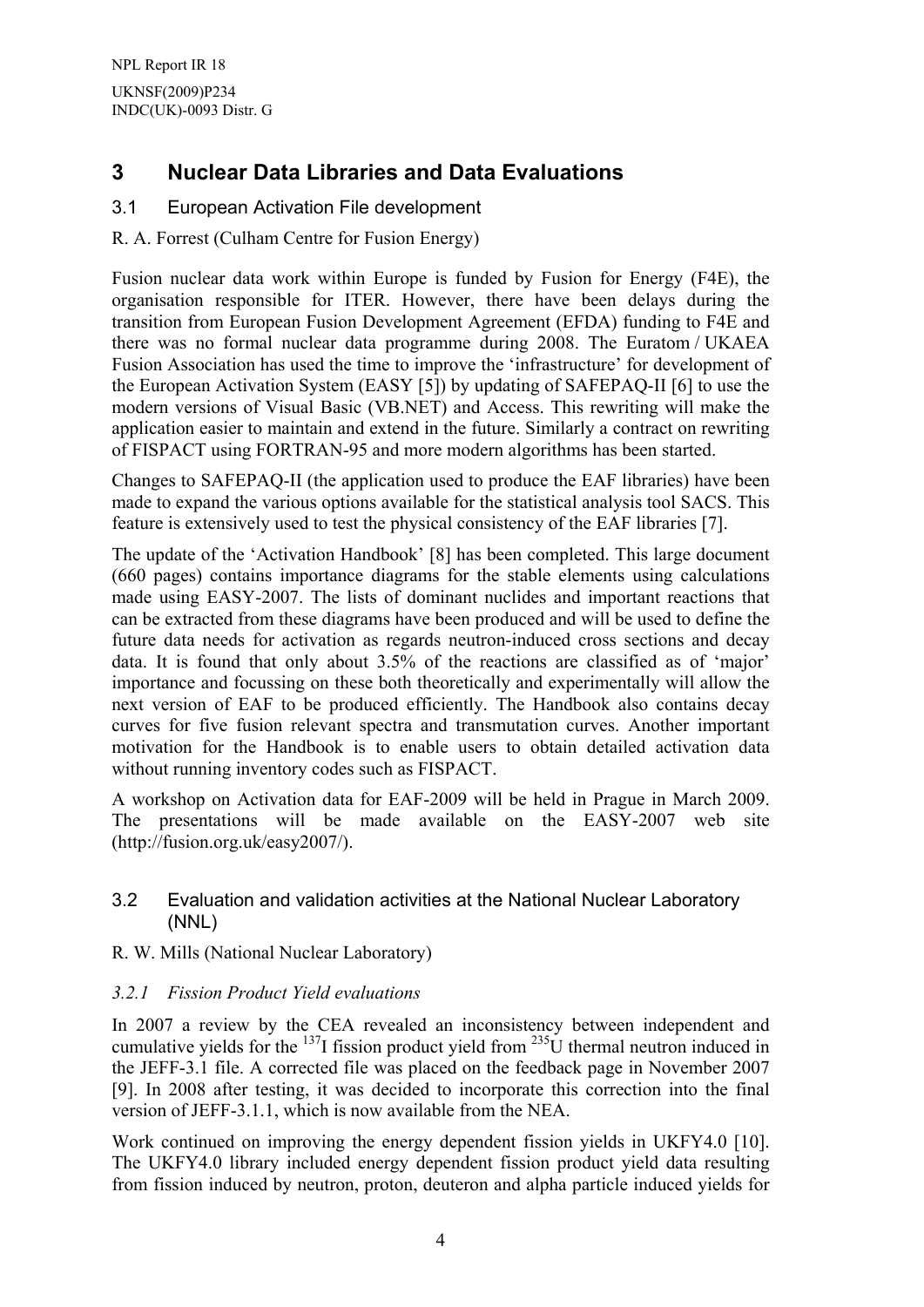INDC(UK)-0093 Distr. G

21 nuclides  $(^{232}Th, ^{233}U, ^{234}U, ^{235}U, ^{236}U, ^{238}U, ^{237}Np, ^{238}Np, ^{238}Pu, ^{239}Pu, ^{240}Pu, ^{241}Pu,$  $^{242}$ Pu,  $^{241}$ Am,  $^{242m}$ Am,  $^{243}$ Am,  $^{242}$ Cm,  $^{243}$ Cm,  $^{244}$ Cm,  $^{245}$ Cm and  $^{252}$ Cf). The range of particle energies considered was from  $10^{-5}$  eV to 150 MeV. The required data were produced using the CYFP code developed at the Los Alamos National Laboratory for an IAEA Coordinated Research Activity (CRP) [11]. The new UKFY4.1 library [12] extends the existing library to include photon induced fission for the above nuclides and spontaneous fission yields for 39 nuclides identified in the JEFF-3.1.1 decay data library as undergoing spontaneous fission  $(^{230}Th, \frac{232}{1}Th, \frac{231}{1}Pa, \frac{238}{1}Pa, \frac{232}{1}U, \frac{234}{1}U, \frac{235}{1}U,$  $^{236}$ U,  $^{238}$ U,  $^{228}$ Np,  $^{236}$ Pu,  $^{238}$ Pu,  $^{239}$ Pu,  $^{240}$ Pu,  $^{242}$ Pu,  $^{244}$ Pu,  $^{232}$ Am,  $^{234}$ Am,  $^{241}$ Am,  $^{242}$ mAm,  $^{242n}$ Am,  $^{243}$ Am,  $^{234}$ Cm,  $^{242}$ Cm,  $^{244}$ Cm,  $^{246}$ Cm,  $^{248}$ Cm,  $^{250}$ Cm,  $^{238}$ Bk,  $^{240}$ Bk,  $^{242}$ Bk,  $^{249}$ Bk, <sup>237</sup>Cf, <sup>238</sup>Cf, <sup>240</sup>Cf, <sup>242</sup>Cf, <sup>249</sup>Cf, <sup>250</sup>Cf and <sup>252</sup>Cf). It should be noted that heavier nuclides exist in JEFF-3.1.1 that have a spontaneously fission decay branch, but due to their short half-lives and extremely low production in applied science it was decided that yield files were not needed. As before, the data have been generated using the CYFP code, but with some modifications to allow the photon induced and spontaneous fission to be handled. In addition to the extra data, the UKFY4.1 cumulative yields have been made consistent with the JEFF-3.1.1 decay data, by calculating them from the CYFP independent yields and decay data. It should be noted that this calculation of cumulative yields ignored decays from nuclides with half-lives of greater than 1000 years, as in the JEFF-3.1 and JEFF-3.1.1 fission yield library. The UKFY4.1 library has been released to the NEA for distribution to interested parties.

#### *3.2.2 Inventory code validation*

The decay heat produced by spent nuclear fuel is an important parameter of safety analyses for its storage, transport, reprocessing and waste management. Current decay heat validation using the UK inventory code FISPIN10 for PWR fuel is based upon 12 calorimetric measurements reported by Schmittroth [13]. Reported results using JEF-2.2 and JEFF-3.1.1 decay and fission yield libraries using the FISPIN code [14] give good agreement, the mean calculated over experimental (C/E) values being  $1.03 \pm 0.03$ and  $1.01 \pm 0.03$  respectively. However, the data have a limited range of irradiation  $(25.6 \text{ to } 39.4 \text{ GWd/t})$ , cooling  $(2.3 \text{ to } 5.7 \text{ years})$  and enrichment  $(2.5\% \text{ to } 3.4\%)$  [15 and 16]. Recently the Swedish Nuclear Fuel and Waste Management Company (SKB) carried out calorimetric measurements of decay heat from BWR and PWR assemblies at the Swedish Interim Spent Fuel Storage Facility, CLAB, at Oskarshamn [17]. These include 43 measurements of decay heat from PWR spent fuel and 66 of BWR. The PWR measurements range between 2.1% and 3.4% in enrichment, 19.7 - 51.0 GWd/t in irradiation and 13 - 23 years in cooling. This considerably extends the current FISPIN decay heat validation in irradiation and cooling. An initial assessment of the new PWR data using the FISPIN graphical user interface, FISGUI [14], with the generic PWR cross-section libraries with JEF-2.2 and JEFF-3.1 data, was produced for the NEMEA-5 conference [18]. This showed good agreement between calculation and experiment with the JEF-2.2 calculations giving a mean C/E of  $0.995 \pm 0.013$  and JEF-3.1.1 giving  $0.985 \pm 0.012$ . The uncertainty on the heat measurements are reported as  $\pm 2\%$ , but it was noted that using cross-section libraries for different reactors could give rise to trends in decay heat of up to 5%. It is planned in 2009 to complete a more detailed validation exercise with both the PWR and BWR measurements with detailed reactor physics modelling to generate reactor specific cross-section libraries.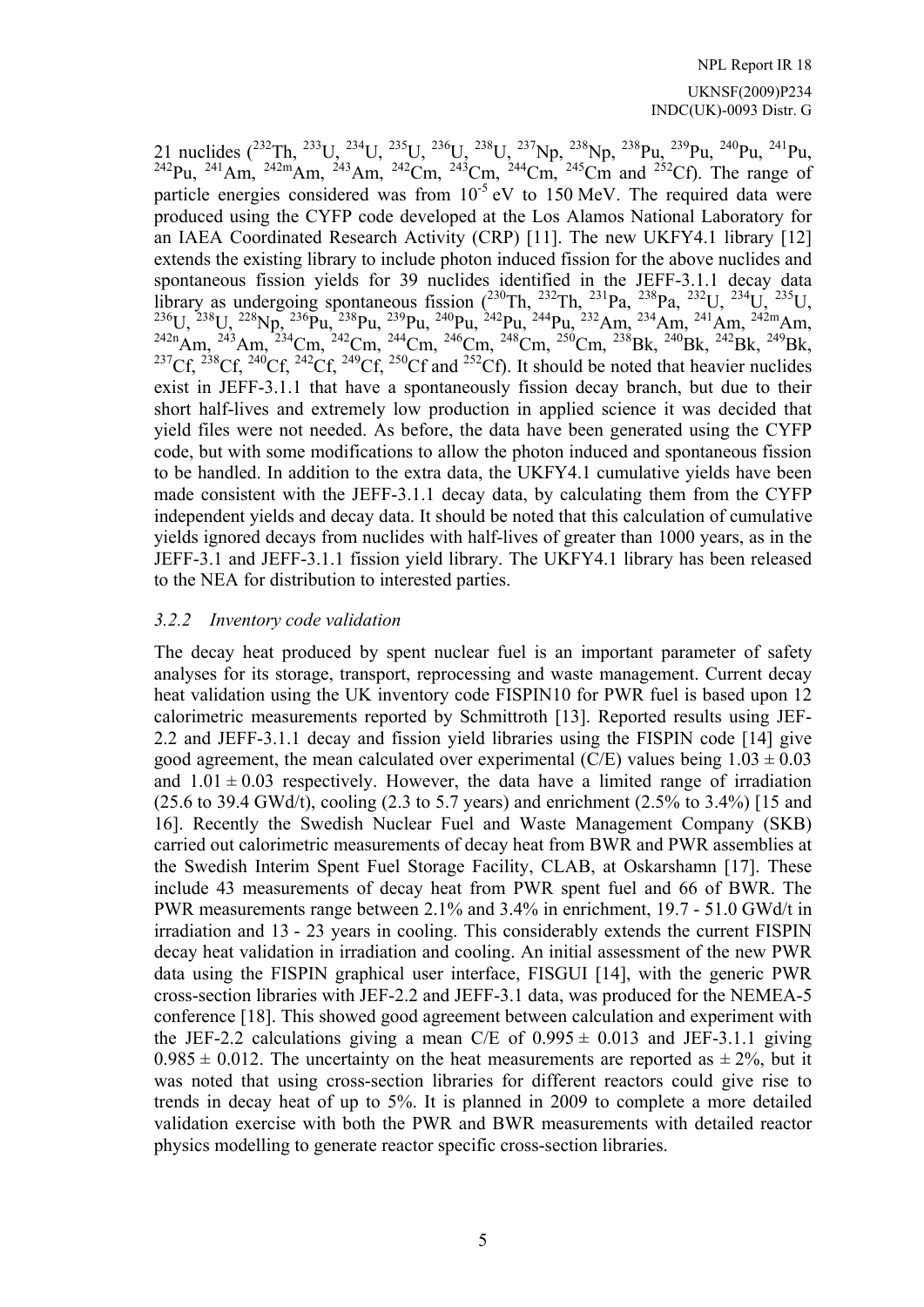UKNSF(2009)P234 INDC(UK)-0093 Distr. G

### *3.2.3 Acknowledgement*

The financial support of the Nuclear Decommissioning Authority is acknowledged.

## 3.3 Decay data evaluations at NPL

Arzu Arinc and Andy Pearce (Radioactivity Metrology Group, Acoustics & Ionising Radiation Division, National Physical Laboratory)

NPL has recently participated in the International Atomic Energy Agency's Coordinated Research Programme (IAEA CRP) 'Updated Decay Data Library for Actinides'. The final Research Coordination Meeting was held in November 2008. Evaluations of  $^{232}$ Th and <sup>232</sup>U were completed in 2008, with <sup>231</sup>Pa and <sup>228</sup>Ac in progress and due for publication at the end of 2009. Completed evaluations are available on the DDEP website, www.nucleide.org/DDEP\_WG/DDEPdata.htm. The IAEA's Nuclear Data Section will also publish a summary report in 2010 containing all the evaluations and recommendations for future study.

A recent EU report [19] has highlighted the need for new staff to be trained in decay data evaluation. This reflects a recognised need globally as many of the existing evaluators approach retirement. The evaluations submitted as part of the IAEA CRP are the first evaluations completed by two newly trained evaluators. Decay data evaluation is intended to be an ongoing activity at NPL with evaluations of  $106$ Ru and  $106$ Rh planned for the next NMO-funded programme.

Financial support from the National Measurement Office (NMO) is acknowledged.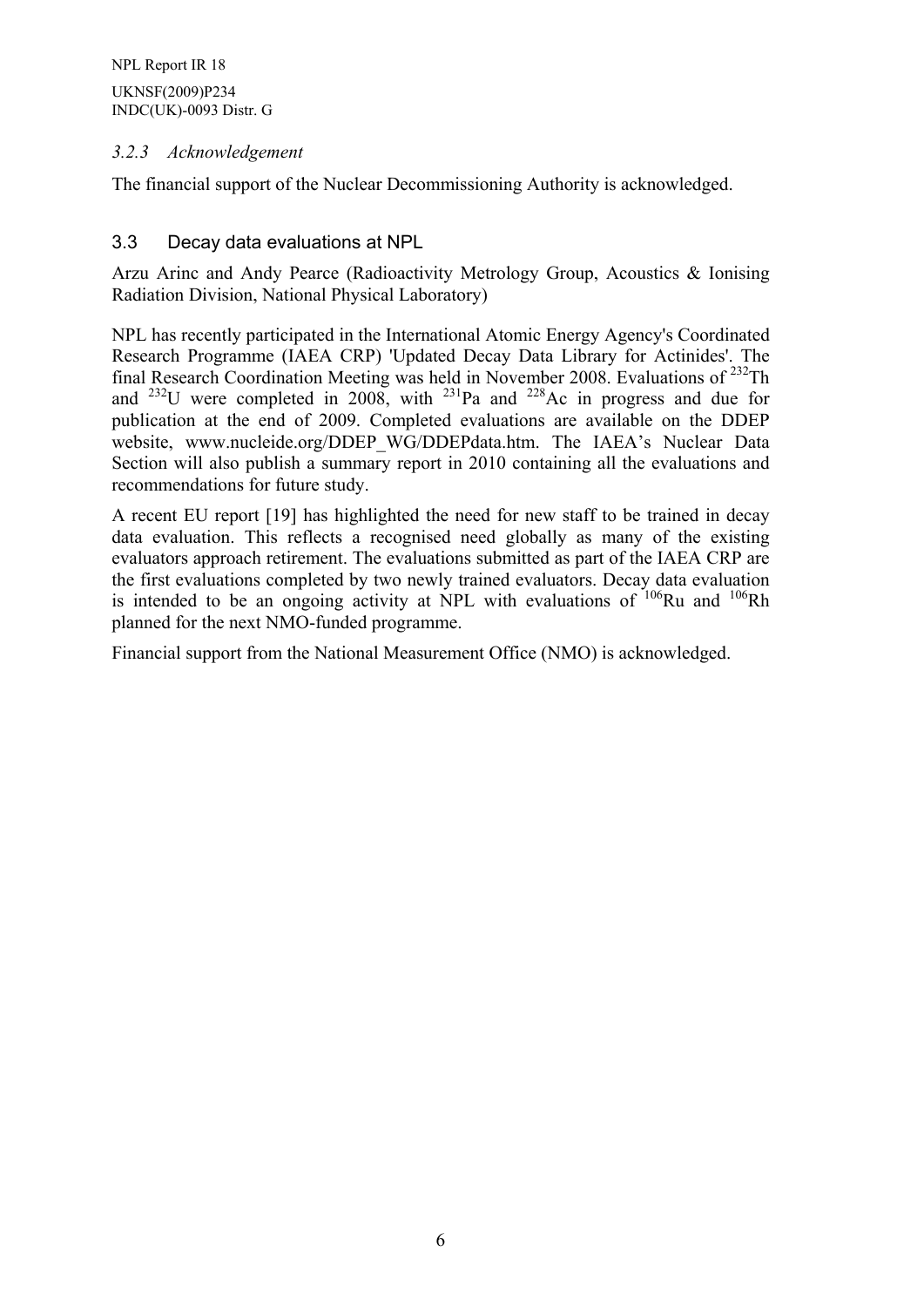## **4 References**

- 1. T. B. Ryves and E. B. Paul, *The construction and calibration of a standard thermal neutron flux facility at the National Physical Laboratory*, Journal of Nuclear Energy 22 (1968) 759 - 775.
- 2. N. J. Roberts and L. N. Jones, *Recent developments in radionuclide neutron source emission rate measurements at the National Physical Laboratory*, 2009. To be published in Appl. Radiat. Isot. Available online via doi 10.1016/j.apradiso.2009.09.023.
- 3. See website: http://www.nea.fr/html/dbdata/hprl/index.html.
- 4. M. C. Moxon, T. C. Ware, C. J. Dean and others, *REFIT-2007 A Least-Square Fitting Program for Resonance Analysis of Neutron Transmission, Capture, Fission and Scattering Data* (Users' Guide for REFIT-2007-08), UKNSF(2007)P216, August 2007.
- 5. R. A. Forrest, *The European Activation System: EASY-2007 overview*, UKAEA FUS 533, March 2007.
- 6. R. A. Forrest, *SAFEPAQ-II: User manual*, UKAEA FUS 454, Issue 7, January 2007.
- 7. R. A. Forrest, J. Kopecky and A. J. Koning, *Detailed analysis of (n, p) and (n,* α*) cross sections in the EAF-2007 and TALYS-generated libraries*, Fus. Eng. Design **83** (2008) 634-643.
- 8. R. A. Forrest, A. Tabasso, C. Danani, S. Jakhar and A. K. Shaw, *Handbook of activation data calculated using: EASY-2007*, UKAEA FUS 552, March 2009.
- 9. JEFF-3.1 feedback webpage,  $^{235}$ U thermal fission yields for  $^{137}$ I reported 1 November 2007. http://www.nea.fr/html/dbdata/jeff3feedback/feedback-31.html#NFY
- 10. R. W. Mills, *Technical note on producing energy dependent fission product yield files*, UKNSF(2006)P210 and JEF/DOC-1157.
- 11. R. W. Mills, *UKFY4.1: A set of prototype fission product yield library for neutron, proton, deuteron, alpha particle, photon and spontaneous fission, developed from UKFY4.0*, JEF/DOC-1232 and UKNSF(2008)P227.
- 12. International Atomic Energy Agency, *Fission Product Yield Data for the Transmutation of Minor Actinide Nuclear Waste*, Vienna, Austria. ISBN 92-0- 115306-06.
- 13. F. Schmittroth, *ORIGEN2 Calculations of PWR spent fuel decay heat compared with calorimetric data*, Report No. HEDL-TME 83-32 UC-85 (1984).
- 14. The FISPIN10 spent fuel inventory code is developed by the UK National Nuclear Laboratory (www.nnl.co.uk) and available through Serco Assurance (www.sercoassurance.com).
- 15. R.W. Mills, *Technical note on validation of JEFF-3.1 for decay heat and inventory calculations*, JEF/DOC-1147 and UKNSF(2006)P207.